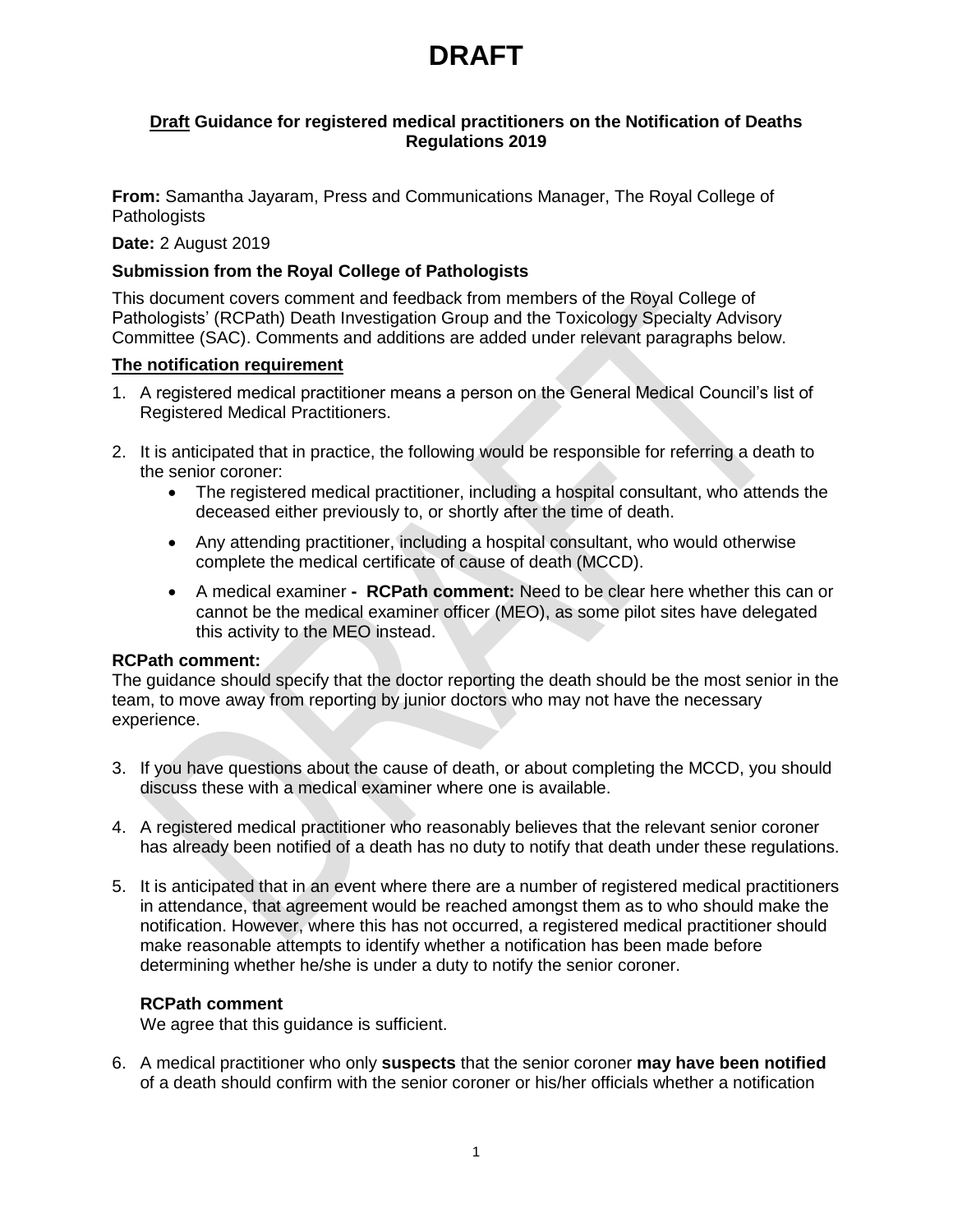has been made to determine if they have a duty to make a notification under these regulations.

7. A death may be reported to the coroner by any person such as a friend or family member of the deceased, or the police. The Registrar of Births and Deaths has a duty to report a death to the coroner in certain circumstances. Where such a report has been made to the coroner, a registered medical practitioner should still make a notification under the Regulations. This will ensure the coroner has the information required to be provided at regulation 4(3) and (4).

## **Circumstances in which a notification should be made under regulation 3**

A death must be reported to the relevant senior coroner where:

**RCPath comment:** State the relevant legal standard to report a death here.

# *The death was due to poisoning including by an otherwise benign substance*

8. This applies to deaths due to the deliberate or accidental intake of poison, including any substance that would otherwise be benign, beneficial or tolerable but at certain levels are injurious to health, such as sodium (salt) or alcohol.

## *The death was due to exposure to, or contact with a toxic substance*

- 9. This applies to any cases where death was due to the exposure to a toxic substance. Examples of this include, but are not limited to deaths due to:
	- **COXIC chemicals.**
	- Toxic gases (i.e. carbon monoxide).
	- Toxic plants, fungi and other poisonous non-synthesised chemicals.
	- Radioactive material.

## **RCPath comment**

The distinction should be made that coroners would only want to be informed about acute events not chronic/long lasting alcohol problems which are viewed as natural deaths as are deaths from smoking.

### *The death was due to the use of a medicinal product, the use of a controlled drug or psychoactive substance*

10. This applies to deaths due to either the deliberate or accidental intake of medicinal products or any other drugs. Examples of this include, but are not limited to:

- Illicit drugs.
- Medical drugs (e.g. a self-administered overdose or an excessive dose given in error or deliberately).
- Prescribed or non-prescribed medication or prescription only medication taken by someone for whom it was not prescribed.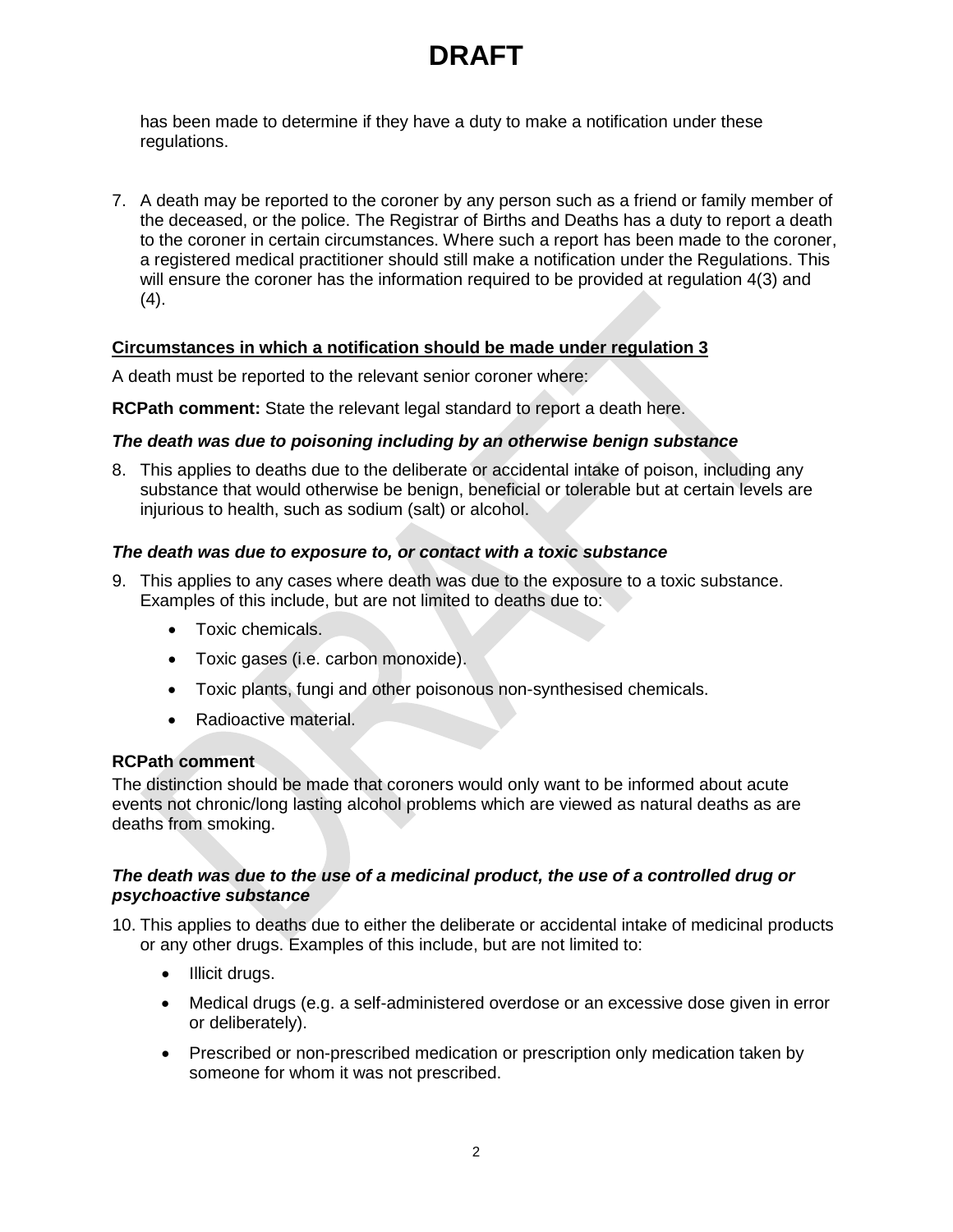**RCPath comment:** Why are illicit drugs not covered below in section 11? Also would classical/established recreational drug be a better term?

- 11. Any circumstance where the death was due to a psychoactive substance should be reported to the coroner. A psychoactive substance includes any substance which is capable of producing a psychoactive effect in a person if, by stimulating or depressing the person's central nervous system, it affects the person's mental functioning or emotional state*.* Examples of this include, but are not limited to:
	- New psychoactive substances, or 'legal highs' **RCPath comment** also add "also known as designer drugs".
	- Nitrous oxide
	- Salvia
	- Dimethocaine

## *The death was due to violence, trauma or injury*

- 12. A violent death involves some sort of trauma or physical injury. For example, if the deceased:
	- Died as the result of trauma or injuries inflicted by someone else or by him/herself.
	- Died as the result of trauma or injuries sustained in an accident, such as a fall or a road collision.
- 13. This category also extends to scenarios in which the deceased may have contracted a disease from inadvertent exposure to a toxic material through another person (e.g., Mesothelioma contracted as a result of washing his/her partner's overalls which were covered in asbestos however long before the death this occurred.

# **RCPath comment – Consider moving paragraph 13 to paragraph 24.**

14. A death under these circumstances should always be notified, regardless of how much time has passed since the delivery of the initial injury or trauma that occurred.

### *The death was due to self-harm*

15. This may apply if it is reasonable to suspect that the deceased died as the result of poisoning, trauma or injuries inflicted by his/herself or his/her actions. This will include any deaths that have occurred by suicide.

### *The death was due to neglect, including self-neglect*

- 16. Neglect applies if the deceased was in a dependent or vulnerable position (e.g. a minor, an elderly person, a person with a registered disability) and it is reasonable to suspect that there was a failure to provide him/her with – or to procure for him/her – certain basic - **RCPath Addition "and obvious" requirements.** This would include, for example, a failure to provide:
	- Adequate nourishment or liquid.
	- Adequate shelter or warmth.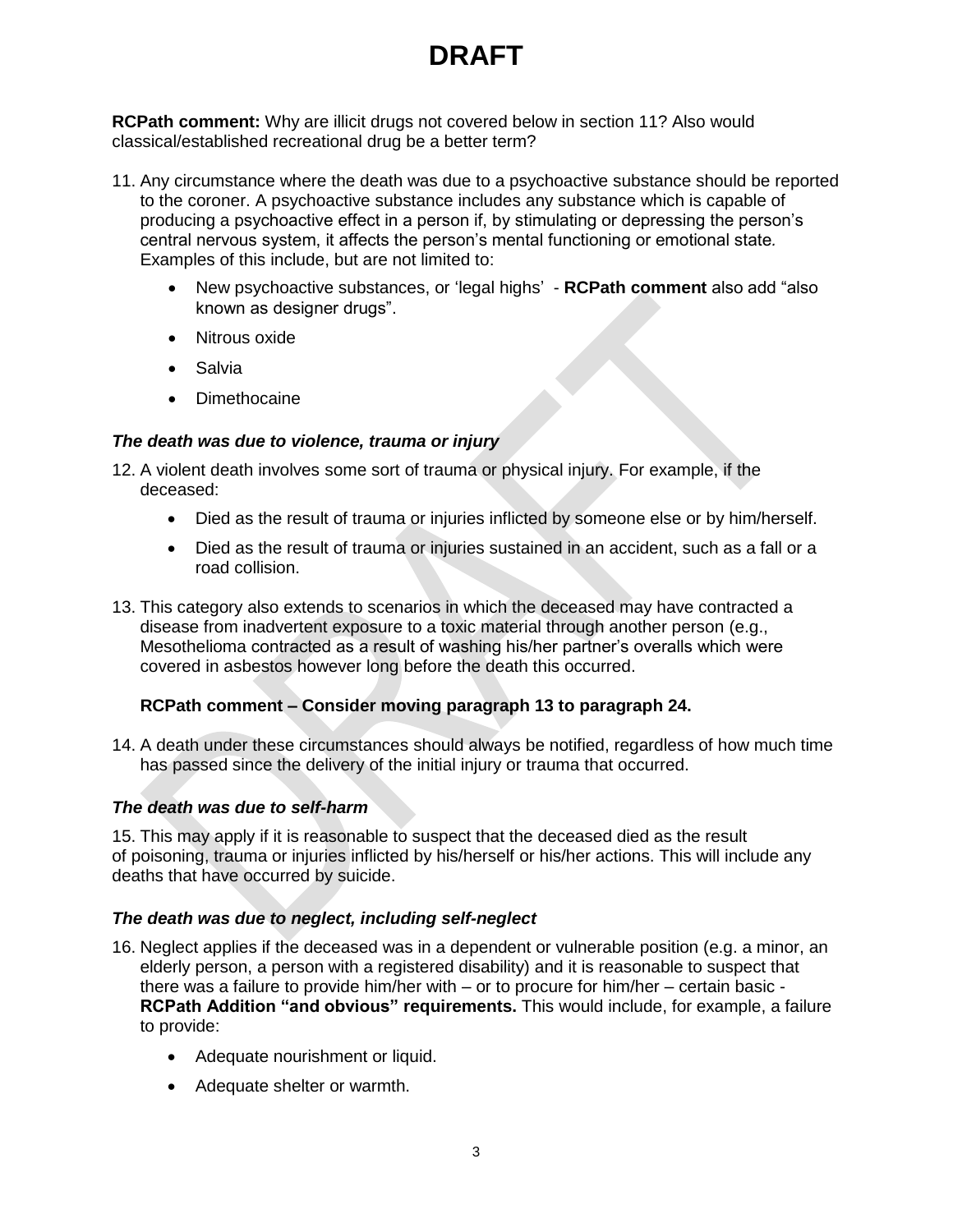- Proper medical assessment and care. **RCPath addition** "and treatment."
- **17.** This also includes a death, albeit from natural causes, where it is reasonable to suspect that the death results from some culpable human failure **RCPath addition. "Including any acts/omissions."**
- 18. Self-neglect applies if the death may be a result of a failure by the deceased to preserve their own life. This may include, for example, a failure to:
	- Take adequate nourishment or liquid.
	- Obtain basic medical attention.
	- Obtain adequate shelter or warmth.
	- Take proper personal care. **RCPath addition "**Unless the cause of self-neglect is due to underlying illness such as dementia."
- 19. It does not extend to deaths where the lifestyle choices of the deceased for example, to smoke, drink or to eat excessively – may have resulted in their death.

**RCPath comment:** This appears to contradict Section 8 above where excess alcohol is listed as a reason for referral.

### *The death was due to a person undergoing any treatment or procedure of a medical or similar nature*

- 20. This applies if the death may be related to surgical, diagnostic or therapeutic procedures and investigations, anaesthetics, nursing or any other kind of medical care. It includes scenarios such as:
	- Death that occurs unexpectedly given the clinical condition of the deceased prior to receiving medical care.
	- Mistake(s) **RCP Comment. Would "errors" be preferable to "mistakes**"? made in the medical procedure or treatment e.g. the deceased was given an incorrect dosage of a drug.
	- The medical procedure or treatment may have either caused or contributed to death (as opposed to the injury/disease for which the deceased was being treated).
	- Death follows from a (known) **RCP Comment. Would "recognised" be preferable to "known**"? complication of a procedure that has been given for an existing disease or condition.
	- Death that is clinically unexplained.

**RCPath comment:** It should be made clear that the burden of proof is "balance of probability" i.e providing the clinician can state the cause of death on the balance of probability then a MCCD can be filled out and the death does not need to be referred to the coroner unless one of the other requirements for referral means it should be.

 The original diagnosis of a disease or condition was delayed or erroneous, leading to the death.

21. It should be noted that a death that has occurred following medical or similar procedure may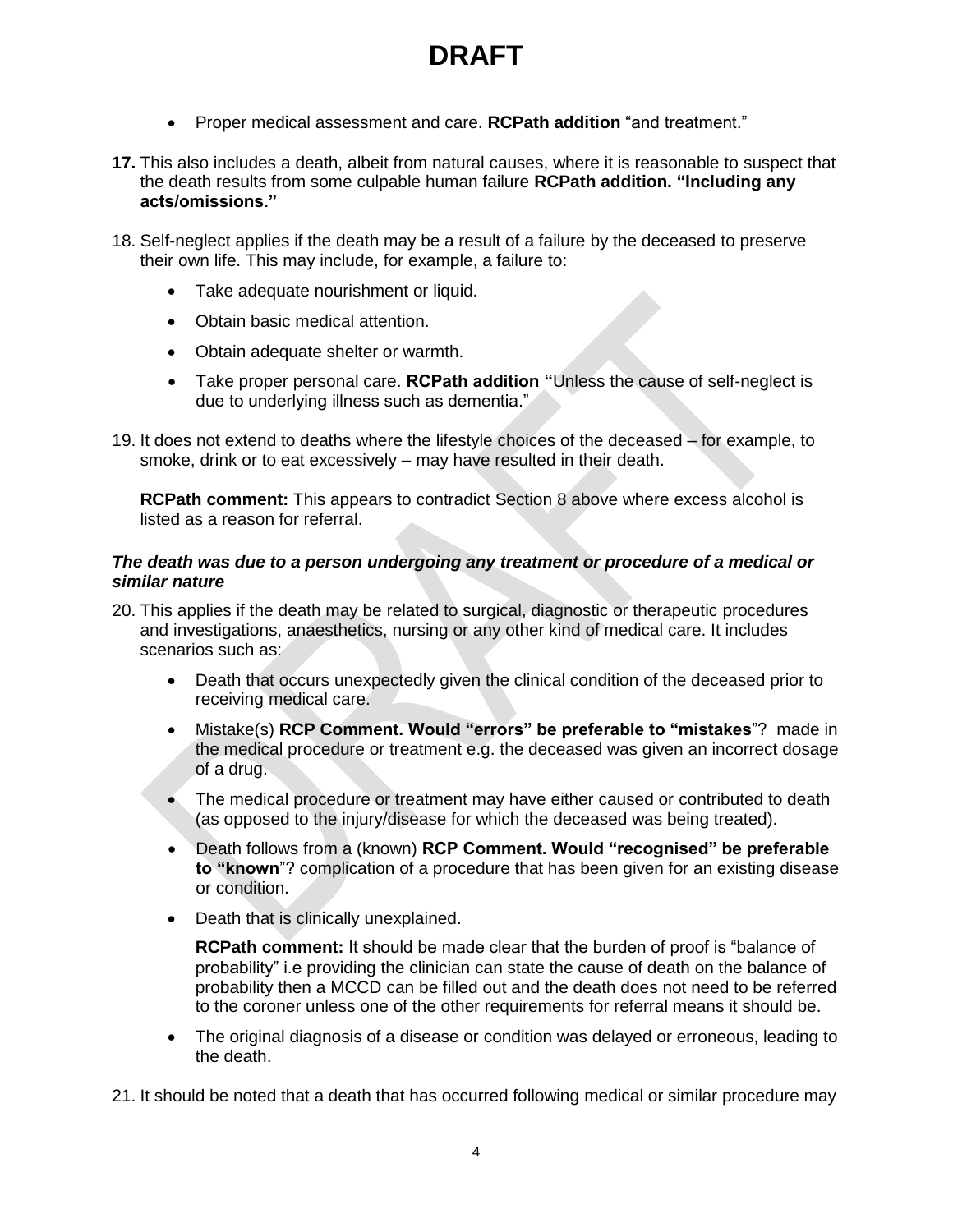not necessarily be related to that treatment; the registered medical practitioner should consider whether there is a relationship. It is only in circumstances where the medical practitioner believes that there is a relationship that the death should be reported.

### *The death was due to an injury or disease attributable to any employment held by the person during the person's lifetime*

- 22. This includes injuries sustained in the course of employment (including self-employment, unpaid work, work experience or contracted services), for example if the death was due to a fall from scaffolding, or being crushed in machinery.
- 23. It also includes deaths that may be due to diseases received in the course of employment even if the employment has long ceased. For example, if the deceased was:
	- A current or former coal miner who died of pneumoconiosis.
	- A current or former furniture worker who died of cancer of the nasal sinuses.
	- A current or former construction worker who died of asbestos-related lung- disease e.g. asbestosis or mesothelioma.
- 24. See paragraph 12, for guidance on reporting a death where the deceased may have contracted a disease (e.g. mesothelioma) probably contracted as a result of washing his/her partner's overalls which were covered in asbestos.

### *The person's death was unnatural but does not fall within any of the above circumstances*

25. A death is typically considered to be unnatural if it has not resulted entirely and solely from a naturally occurring disease process running its full course in an expected manner.

### *The cause of death is unknown*

- 26. The duty to report unknown causes of death applies to an attending medical practitioner who is unable to determine the cause of death, including after suitable consultation with colleagues or a medical examiner.
- 27. A medical practitioner who was not the attending medical practitioner for the deceased does not have a duty to notify the coroner under regulation 3(c) simply because they know that the person has died and have insufficient knowledge of the deceased to determine the cause of death.
- 28. If such a doctor is concerned that there is no attending practitioner, see paragraphs 31-33.

### *The registered medical practitioner suspects the that the person died while in custody or otherwise in state detention*

- 29. This is relevant where the person was compulsorily detained by a public authority regardless of the cause of the death. This applies whether the custody or state detention was in England and Wales or elsewhere and includes:
	- Prisons (including privately run prisons).
	- Young Offender Institutions.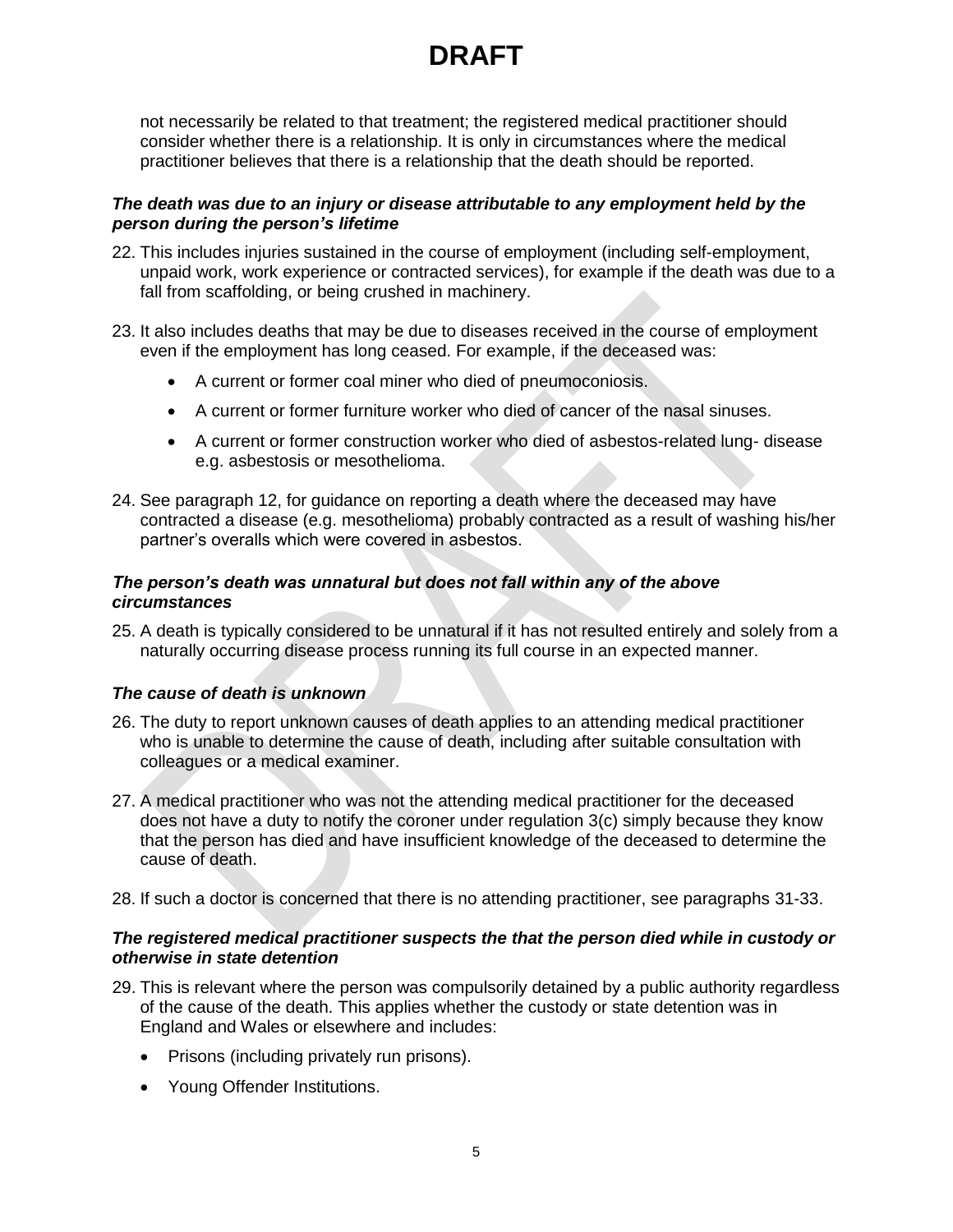- Secure accommodation for young offenders. **RCPath addition and "Secure accommodation under S25 Children's Act."**
- Any form of police custody e.g. the deceased was under arrest (anywhere) or detained in police cells.
- Immigration detention centres.
- Hospitals, where the deceased was detained under mental health legislation (including instances when the deceased is on a period of formal leave).
- Court cells.
- Cells at a tribunal hearing centre.
- Military detention.
- Bail hostel.
- When the deceased was a detainee who was being transported between two institutions.
- Any death which would have been in state detention but that the deceased was temporarily elsewhere, non-exclusive examples of which are medical treatment, attending a funeral, temporary compassionate leave or having absconded from detention.
- 30. This does not include circumstances where the death occurred while the deceased was subject to a Deprivation of Liberty Order unless the person was additionally subject to custody or detention as described at paragraph 29 above.

### *There was no attending registered medical practitioner required to sign a medical certificate cause of death in relation to the deceased person*

31. Only an attending registered medical practitioner – a registered medical practitioner who attended the deceased during his/her last illness before his or her death – can complete an MCCD, without reference to a senior coroner.

# **RCPath Addition**

How long ago they attended the deceased should be specified to clarify when a clinician can complete a MCCD.

In hospitals there may be several doctors in a team caring for the patient. It is ultimately the responsibility of the consultant in charge of the patient's care to ensure that the death is properly certified. In general practice, more than one GP may have been involved in the patient's care and so be able to certify the death.

32. If there is no attending registered medical practitioner then the death must be referred to a senior coroner. You will need to provide the senior coroner with the relevant medical and supporting information.

### *The attending medical practitioner is not available within a reasonable time of the person's death to sign the certificate of cause of death;*

33. If there is an attending medical practitioner who is responsible for signing the MCCD **RCPath suggested deletion - cause of death**, but this practitioner is unable to sign this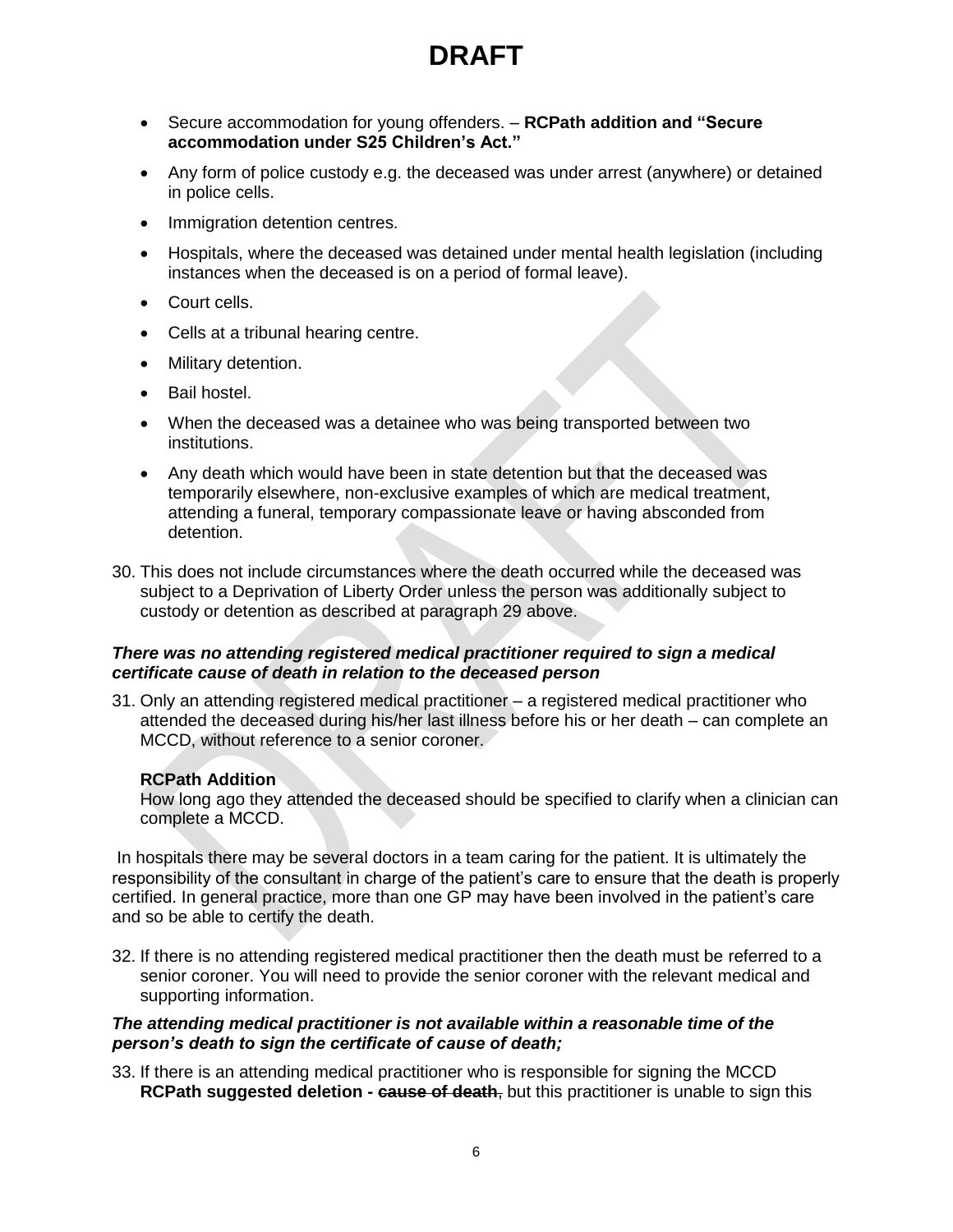certificate within a reasonable period, then the death must be reported to the coroner.

34. Although it is ultimately for the discretion of the medical practitioner to determine what would be a 'reasonable time', it is recommended that if the practitioner is unavailable on either the day the person died (or the day the body was discovered) or the following working day then the death should be referred to a senior coroner. Again, you will need to provide the senior coroner with the relevant medical and supporting information.

**RCPath comment:** This seems a very short time-frame. There is no national guidance on the timeframe for completing the MCCD. There is concern that with hospital rotas/working time rules/shift pattern this will increase coronial referrals considerably.

### *The identity of the deceased person is unknown*

35. If the identity of the deceased is not known, then it follows that there will be no attending medical practitioner and/or the deceased's medical history is unknown, precluding the completion of an MCCD. In this scenario the death must be notified to the senior coroner.

### **Information to be provided to the senior coroner**

36. Regulation 4(1) requires the notification to the senior coroner to be made as soon as reasonably practicable after the registered medical practitioner has determined that the death should be notified. While the regulations do not prescribe a time limit for notifications, an example would be that where the registered medical practitioner is working in a shift pattern, the notification should take place within the shift that he/she becomes aware of the death and if the death arises from an event or occurrence that may be suspicious then the police should be notified without delay.

### **RCPath comment – Yes it does.**

**RCPath comment:** Is there someone to take notifications out of hours/at weekends if that is when the doctor's next shift takes place?

37. The registered medical practitioner should take reasonable steps to establish the cause of death before notifying the coroner. This may include seeking advice from another medical practitioner, such as a medical examiner, however where the death is clearly unnatural it may be more appropriate for a notification to be made directly to the senior coroner.

**RCPath Comment** - Since most MCCD are completed by junior medical staff, consider adding `discussion with the responsible consultant.'

#### Written Notifications

38. Notifications in writing include submission of documents by secure post, courier or electronically (including email **RCPath addition: "portal"**, facsimile or other scanning methods).

#### Oral Notifications

39. Regulation 4(2) allows information to be provided orally in exceptional circumstances. It is expected that medical practitioners will operate with IT systems which will facilitate the electronic transfer of information and records to the coroner, which includes the scanning of paper records and documents or the creation and transfer of electronically stored records